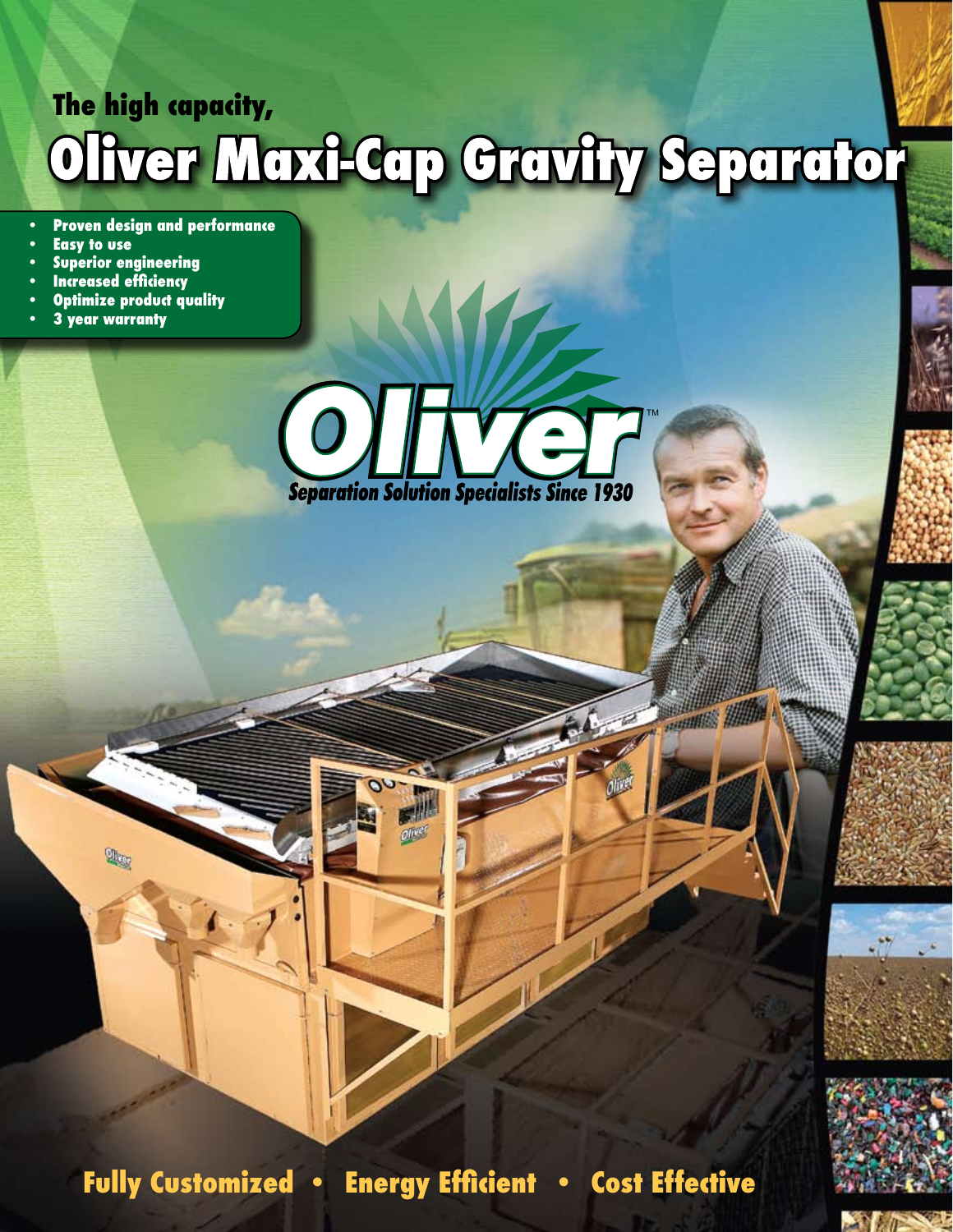# **The high capacity, fver Moxi-Cap Cravity Separator**

#### **High capacity meets high quality**

Oliver Maxi-Cap Gravity Separators easily handle the high capacities required by today's profitable operators.

#### **What does it do?**

A gravity separator separates dry, granular, free flowing material according to particle density. Like size particles can be effectively separated with as little as 1% difference in specific density. Gravity Separators use a combination of air to fluidize which creates stratification of particles, vibration is used to push heavy layers toward the high side of the deck and also convey product, and tilt and slope for material flow and separation control.

#### **Pure profit – from Anasazi Beans to Zircon**

Oliver's Maxi-Cap Gravity Separator is world famous for efficiency in extracting light particles from a larger quantity of heavy material. This purification adds value to your product. Whether you're processing heavy industrial particles such as stones, glass, metal, sand or agricultural products like coffee beans, corn or nuts, you'll get a more precise separation between good and bad using the incomparable, Oliver Maxi-Cap Gravity Separator, and you can take that to the bank. Literally.

#### **More for your money**

The Maxi-Cap Gravity Separator is the most cost effective machine in the business. With proven low operation and maintenance costs, coupled with unequaled productivity you're guaranteed a rapid return on your investment.

#### **"Can I operate it?"**

 $\bullet$ 

The Maxi-Cap Gravity Separator is easy to use. Like its predecessor the Oliver Hi-Cap, all operating adjustments can be made while the machine is running. But unlike earlier models, Maxi-Cap Gravity Separators feature a patented suspension to hold adjustments without clamps. In addition, all controls include direct reading indicators to allow precise, repeatable adjustments.

#### **Separating Decks Designed for the future, today.**

**3 Year Warranty**

Constructed of aerospace grade aluminum, stainless steel and longwearing polyethylene, the Oliver Maxi-Cap is far superior in strength, freedom from false vibrations and wear to steel. Plus, all four Maxi-Cap Gravity Separator models feature an improved rectangular deck design so they can be used in areas where cleanout and food-grade standards are a consideration. Maintenance is low due to the use of light, longwearing materials on product contact surfaces.

> **Available Models: Model 2400 Model 3000 Model 3600 Model 4800**

#### Aspirating feeder with ACME Threaded Controls **Opti-Drive**





All Oliver equipment requires a firm foundation, an adequate clean air source and uniform feed rate. Please consult your local representative or the Oliver factory for more details.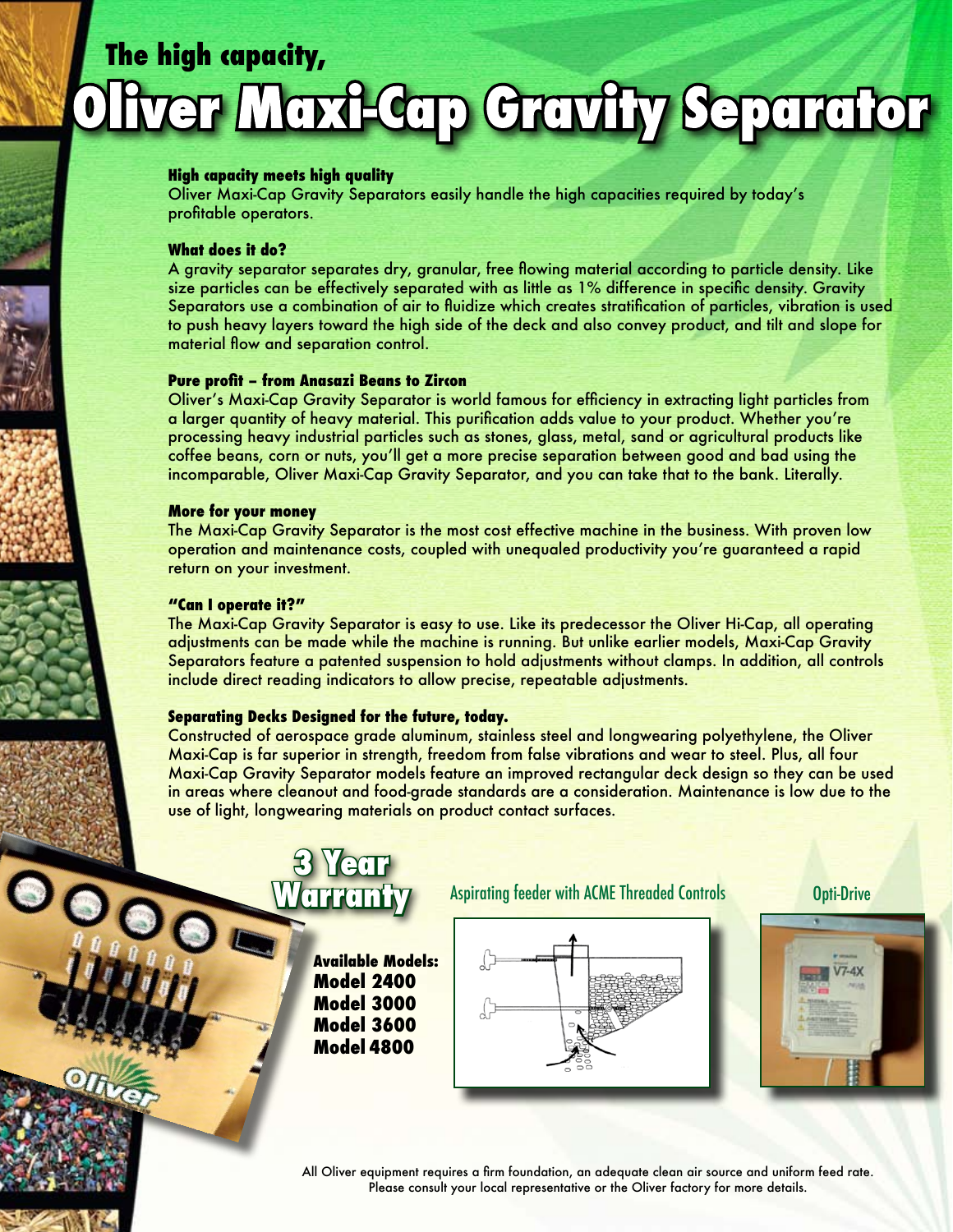#### **YOUR MAXI-CAP SEPARATOR COMES EQUIPPED WITH THESE FEATURES.**

**Active Counterbalance System** provides smooth operation and ease of installation.

**Hydraulic** – Air, Side and End Raise Adjustments with "OptiDrive" Eccentric Control allow precise, accurate separation results.

**Aspirating Feeder** or optional **Full Dust Hood** are designed to handle dust, dirt and fine particles – a must to satisfy dust collection requirements.

#### **Product is air lifted, not just blown around.**

Stratification on an Oliver is unique. Proper lifting is provided by an air system specially designed for separation. Maxi-Cap Separators feature Oliver's traditional multiple fan, air supply system. Originally patented by Oliver, it provides greater flexibility because the operator can adjust each fan separately to allow precise control of air. Unlike our competition, Oliver engineers did not just go buy a fan off the shelf and attach it for airflow. Oliver engineers specifically designed our new fans for perfect particle separations using Computer Aided Design (CAD) technology. As a result, our fan design maintains the unique requirements necessary to make accurate particle separations. Worldwide, Oliver's fan performance is proven to be the benchmark for separation efficiency.

#### **Precise adjustments equal precise separation.**

No other separator is easier to use or gives you more control of your separation. Oliver achieves precise adjustments and consequently the most precise separation using hydraulic valves and OptiDrive automation. Indicator gauges provide operator feedback to allow for optimum settings. So, with just the push of a button and the stroke of a lever, you can fine tune your separation and achieve more efficient results.

#### **Power-Flo Blender removes the best so you can separate the rest.**

The Power-Flo blender operates independently of your separator and conveys the good heavy product faster so that your Oliver can go to work further separating good product from the less pure portions of product still on your separator. The Power-Flo blender comes standard on your Oliver and is ruggedly constructed with few moving parts. It will last and last.

#### **"Our lab is your lab."**

That's how we became the people's favorite. We'll get to know your product first hand with a free laboratory test. We'll zero in on your particular challenges and help build the right combination of equipment for you. Send us your sample and put our lab service to the test finding solutions for your specific separation problems.

#### **"I hate dust in my eyes!"**

The actions and air currents required during separation are pretty dynamic, so certain products with dust, chaff or other light contaminants can cause a major problem. To satisfy OSHA and or EPA requirements, and protect the safety of our customers, we offer two types of dust control: Aspirating feeders provide an economical means of removing moderate dust as the product is delivered on the separating deck. For more severe dust problems, we offer full or partial dust hoods. The hood covers the separating deck allowing the capture of a higher percentage of light contaminants. With builtin feed and exhaust air adjustments, large windows for viewing and flexible skirting for handling of product during operation, dust won't be a problem anymore! Both options require external exhaust systems. For filter systems or CFM requirements call your Oliver representative or visit olivermfgco.com

## **Our Experts and Engineers Will:**

- Advise you on selecting the proper equipment
- Design custom equipment
- Provide hands-on training and education

### **Call your Oliver representative to find the model that best fits your needs**